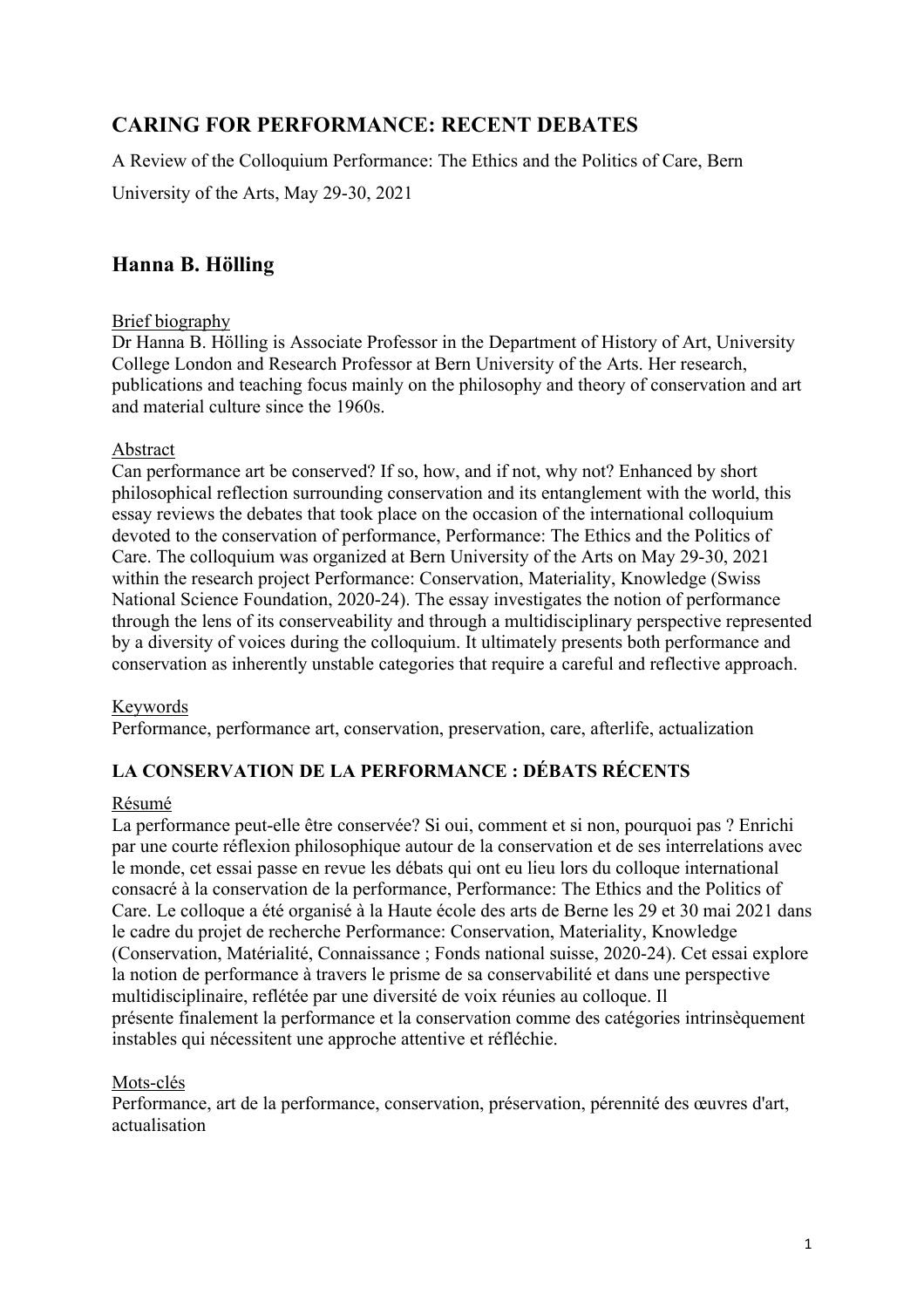*When we ask about how to conserve performance-based art, what are we asking? If we think of performance as itself a mode of conservation, what are we thinking? What is at stake in conserving changeability?* Rebecca Schneider<sup>1</sup>

Contemporary discourses of care emergent from recent art and material culture have long left behind both the stasis of objects and the physical stabilisation of artefacts as dominant forces in conservation. Not only is the way we care considered in the larger picture of how we as humans relate to the world—of biological and non-biological bodies—but also how conservation is entangled in larger issues of ethical responsibility toward the Other. <sup>2</sup> The "Other" might signify the alterity, objects that differ from us and our expectations, but also those "others" who have long been excluded from, or denied access to, the prevalent Western practices of care. In the times of permanent state of emergency, systemic racial violence, global climate crisis and efforts to come to terms with colonial and imperial legacies in Western cultural institutions, conservation, too, ought to account for its situatedness in the world and how it is shaped by individual and collective knowledges, skills, techniques and factors such as education and cultural background.

This short philosophical digression into the conservation and its entanglement with the world is followed by a review of recent debates that took place in the context of two scholarly events devoted to the extended field of the performance conservation at Bern University of the Arts.

Every act of conservation involves the preservation and perpetuation of certain values generating axiological processes linked with acts of inclusion and exclusion. Conservation decisions are no doubt political. If we decide to keep a Picasso or a historic chair, we enter a lineage of production and distribution of this object and its world or an assemblage of actors and actants entangled in a network of mutual co-dependencies of objects and humans. <sup>3</sup> To put it straightforwardly, an artwork is never an artwork only, but rather a world constituted by multiple objects and actions that are in the process of continuous creation and recreation and constitution and reconstitution of relations—a vibrant entanglement in the making. It is the

<sup>&</sup>lt;sup>1</sup> Rebecca Schneider, "Not, Yet: When Our Art is in our Hands. With Antiphonal Interludes by Hanna Hölling."<br>Concluding keynote of the colloquium Performance: The Ethics and the Politics of Care. Bern, May 30, 2021. <sup>2</sup> Otherness in philosophy has been associated with the existence of the concept of the Self, thus requiring a constitutive Other to define the counterpart existence of the Self.

<sup>3</sup> From Alfred Gell through Bruno Latour to Graham Harman and Jane Bennett, an understanding of the agency or animacy of objects has attempted to dissolve the human-thing boundary and position objects not as subordinate to humans but as equal partners in the collective of human and nonhumans.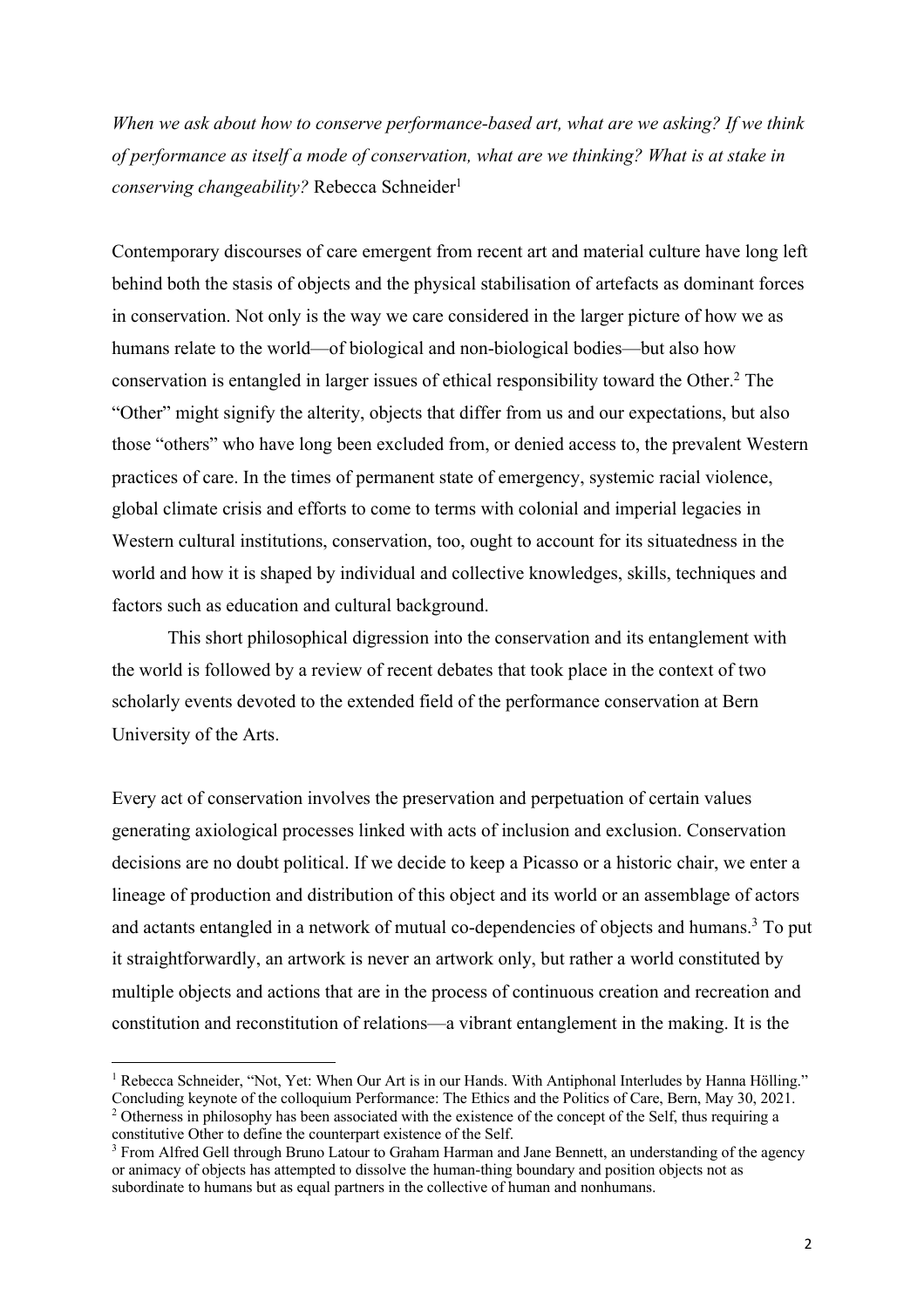*work* of this art*work* in the world; or it is a work and its *con*-text (if we treat a work as a text).4 And the presence of this contextual world-involving swarm is perhaps the most challenging realisation of contemporary conservation.

The *working* of the artwork in the world has been most prominently put forward in the recent debates about the conservability of performance. As a non-discrete object, performance by its very nature explicates and makes apparent the many co-determinant factors that need to be considered when we think about care. Not only does it manifest in multiple materialisations, manifolds "re-s" (reperformance, reenactment, restaging, reactivation), documents, residues, records and memories, but it also cannot be separated from its surroundings—people and their institutions, things, situations and the political, cultural and temporal circumstances (socially engaged and activist performance being prime examples of the latter). It might be said that by extension, performance, as a creature of its context, offers us a palette of concerns that inhere in all works of art, but that are most prominently articulated in performance.<sup>5</sup>

Performance also prompts us to think about what conservation is and what it does. Artworks are "strange tools," a sort of useless, rather than merely functional, technology, according to the philosopher Alva Noë.<sup>6</sup> They are, following Noë, modes of research and a method of investigating what makes us human. The conservation of performance—and by extension of all material and immaterial culture—offers us a methodology and an enticing way to enter the world of artworks as strange tools—as technologies repurposed under the impact of acts of care. But there is more: Conservation participates in the world of artmaking—in the entanglement in motion— through the conscious acts of maintenance and care. No longer confined to the backstage mending of precious pictures and to erasing the traces of its deeds, conservation bears authorial and creative power when it actualizes and interprets works using skill, memory, tacit and embodied knowledge (or what I call the

<sup>4</sup> In the folklore studies, context is a part of tripartite structure consisting of text, context, and texture. Context, however, is difficult to describe and can only be investigated from a variety of perspectives. For instance, when an item is investigated, the context is provided by the situation in which it is displayed or used. In conservation, context appears uncountable times in relation to our accounts about artworks, but its use is rarely explanatory.

<sup>&</sup>lt;sup>5</sup> My reflections do not seek to offer a comprehensive overview of significant scholarly work that has been done in the conservation of contemporary art and performance. For such overview, see Hélia Marçal, "Contemporary Art Conservation" published as part of the research project Reshaping the Collectible: When Artworks Live in the Museum, Tate, 2019, https://www.tate.org.uk/research/reshaping-the-collectible/research-approachconservation; moreover, I acknowledge the important body of scholarship on this topic authored by the presenters quoted on the following pages.

<sup>6</sup> For the notions of strange tools and art as a creature of its context, see Alva Noë, *Strange Tools*: *Art and Human Nature* (New York: Hill and Wang, 2016).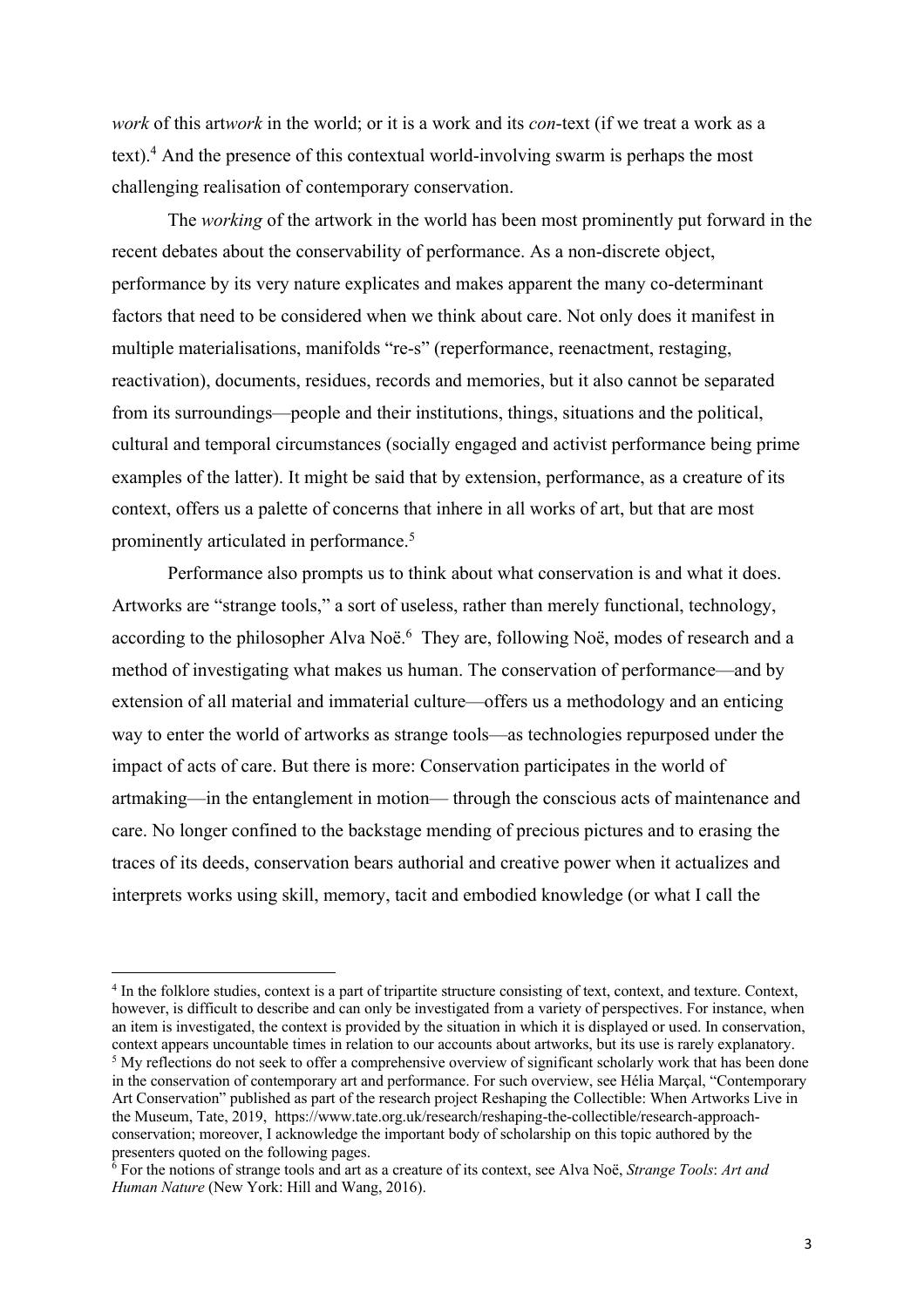virtual archive) as well as documents, residues and objects (the physical archive).<sup>7</sup> Here, performance helps to redefine conservation—one that choreographs us as practitioners and theorists and prompts us to *reorganize* ourselves.8 To put it differently yet, we find ourselves as theorists of practice, and practitioners of theory, in a process of an ongoing reorganization. Because the conservation of performance disorganizes our habitual acts of care (such as the condition check, plan for consolidation, and physical mending of structural instabilities, among many others), it is a *reorganizational act*—it prompts practical and philosophical reorientations. These reorientations are productive by nature because they change the way we think and who we are as carers, and as human beings. <sup>9</sup> To care for works never means to stay outside the carer and the cared-for relation. Rather, to care signifies to enter a transindividualizing relationship between the career and the cared-for, a relational ethic of response-ability and a context-bound approach toward morality and decision-making.

This reformulation of the identity of carers—conservators' and custodians' and other participants in conservation as cultural practice—became evident during the colloquium Performance: The Ethics and the Politics of Care, organized at Bern University of the Arts on May 29-30, 2021 within the research project Performance: Conservation, Materiality, Knowledge (SNSF 2020-24). <sup>10</sup> Two days of lectures and discussions, enhanced by an additional panel on June 10, made apparent the conservators' entanglement with the world and the way in which the conservation's cultural-technical practice is embedded in larger institutional and social systems. While re-enacting some motifs of performance conservation as an act of keeping the discourse alive while passing it on (in the sense of Rebecca Schneider's proposition that re-enactment is an act of survival), the colloquium combined emic and etic approaches to the studies of the field (emic and etic are notions adapted from anthropology). Learning from the culture through the lens of the culture in the case of the emic approach and applying an observer perspective in the case of the etic approach, the colloquium demonstrated an unquestionable urgency of the topic in the times when cultural

<sup>7</sup> For the notions of the virtual and physical archive, see: Hanna B. Hölling, *Paik's Virtual Archive: Time, Change and Materiality in Media Art* (Oakland, California: University of California Press, 2017), 141-153.

<sup>&</sup>lt;sup>9</sup> Inspired by a conversation with Alva Noë. See Hölling, Hanna B. "Conserving Ourselves, Creating Ourselves: Thinking with the Philosopher Alva Noë," *Writings—Performance: Conservation, Materiality Knowledge* (December 2021), https://performanceconservationmaterialityknowledge.com/2021/12/21/alva-noe/.

<sup>&</sup>lt;sup>10</sup> Performance: Conservation, Materiality, Knowledge is a four-year collaborative research project funded by the Swiss National Foundation at the Bern University of the Arts. The project core members are Hanna B. Hölling (project lead), Valerian Maly (artistic collaborator), Julia Pelta Feldman (postdoctoral fellow), Emilie Magnin (doctoral candidate) and Electra D'Emilio (project assistant). https://performanceconservationmaterialityknowledge.com/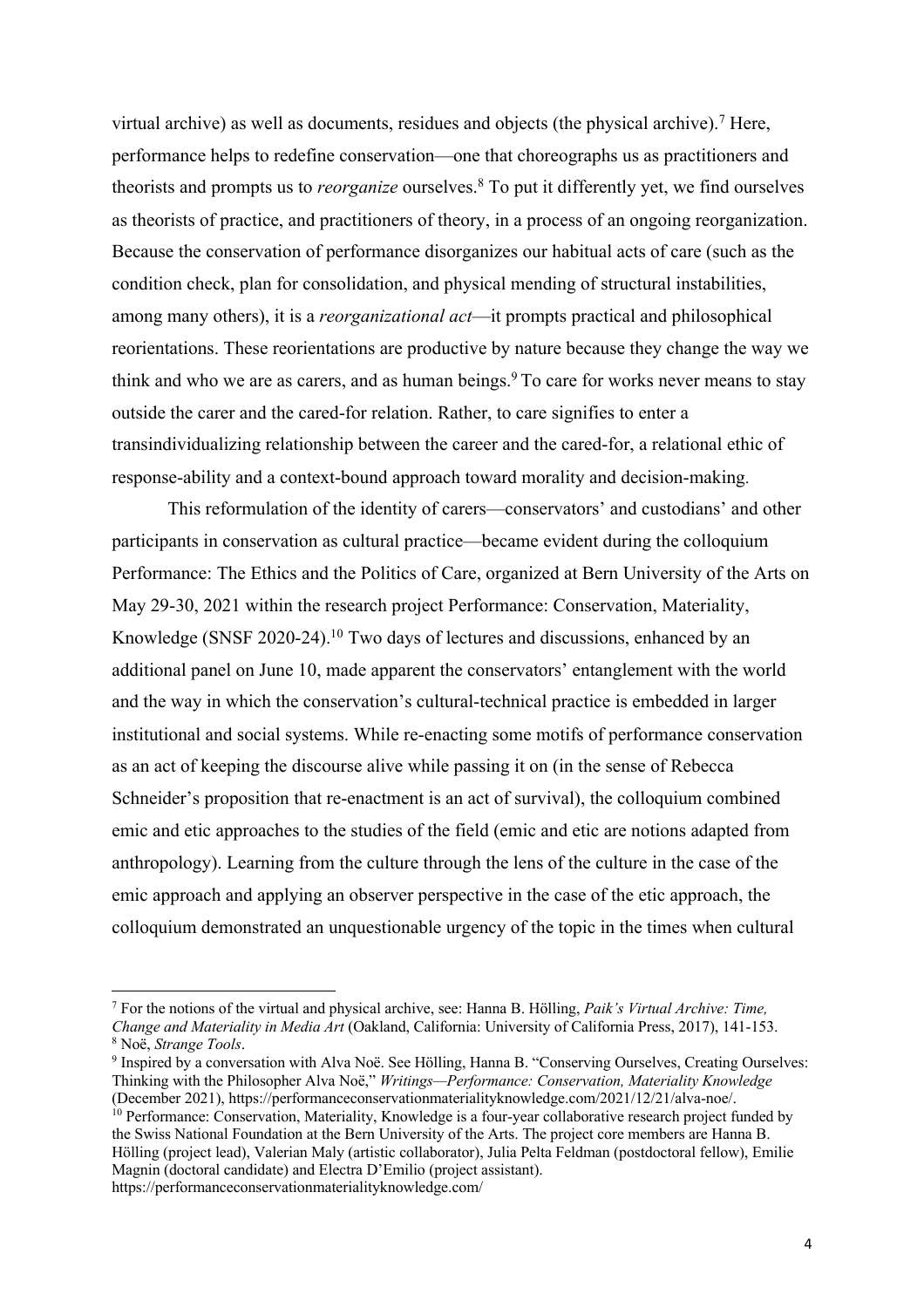institutions increasingly collect performance, appreciating it not only for its momentary, short durational characteristics, but also for its ability to remain, differently, in collections. The voices represented in the colloquium and the panel also manifested how, through the lens of conservation, new light might be shed on the discourses of the actualizations, or afterlife, of performance. 11

In her opening keynote, Pip Laurenson addressed art performances as entities situated in the complex networks of human and non-human agents which are essential to their realisations. Laurenson evokes the idea of assemblage in the sense of Jane Bennett's vibrant materiality as a construct of relations and a network in which objects and things<sup>12</sup> form relations and coexist with each other as a dynamic construct capable of expanding itself. Laurenson sees the museum not like an amoeba that swallows its prey, but rather as one of the many nodes that enter and expand the artwork's existing web of relations, adding its own curators, conservators, archivists and technicians to the already existing social structure of support that comes with the artwork upon its acquisition. On the example of Tony Conrad's *Ten Years Alive on the Infinite Plain* (1972), she discusses how artistic agency, which she analyses against the backdrop of, and in concordance with, concepts such as desire and charisma13 necessary to the efficiency of an assemblage, loses its exclusivity in the face of the larger agential assemblage. Decentring the artist's role entirely is however not her intention; rather, Laurenson aims at sensibilizing us to the concept of a work which is constituted by many hands and minds, and human and non-human agencies. She situates herself in a lineage of critical thought that has striven to revisit an important tenant of traditional conservation—and perhaps an elephant in the room— the artist's intention. This concept has been put under pressure in the conservation scholarship qua the notions of "expanded collaborations" and Umberto Eco's *Open Work* as well as via intentional fallacy and Roland Barthes's "Death of the Author," among others. The weight accorded to artists'

https://performanceconservationmaterialityknowledge.com/events/livingmaterials/

 $11$  For the colloquium's program, see

https://performanceconservationmaterialityknowledgeart.files.wordpress.com/2021/04/ performance-conservation-colloquium-2021.pdf. For the panel, see

 $12$  The distinction between object and things surfaces in critical theory. It gained prominence through the writings by Martin Heidegger and (later) Bill Brown. In his "Thing Theory," Brown, following Heidegger's concept of equipment, suggests that an object becomes a thing when it breaks and thus ceases to serve its habitual function and sheds its social value. Things, in other words, are object that become present to us through the suspension of habit. Brown, Bill. "Thing Theory," *Critical Inquiry* 28, no. 1 (Autumn 2001): 1–22. <sup>13</sup> When she speaks of desire as productive force that generates relationship through a synthesis of multiplicities,

Laurenson references Goodschild, Muller and Schurr, and by extension, Deleuze. She proposes charisma as a relational property contingent on the perceiver and the context, one that manifests as the capability of those instigators to motivate others to join the assemblage.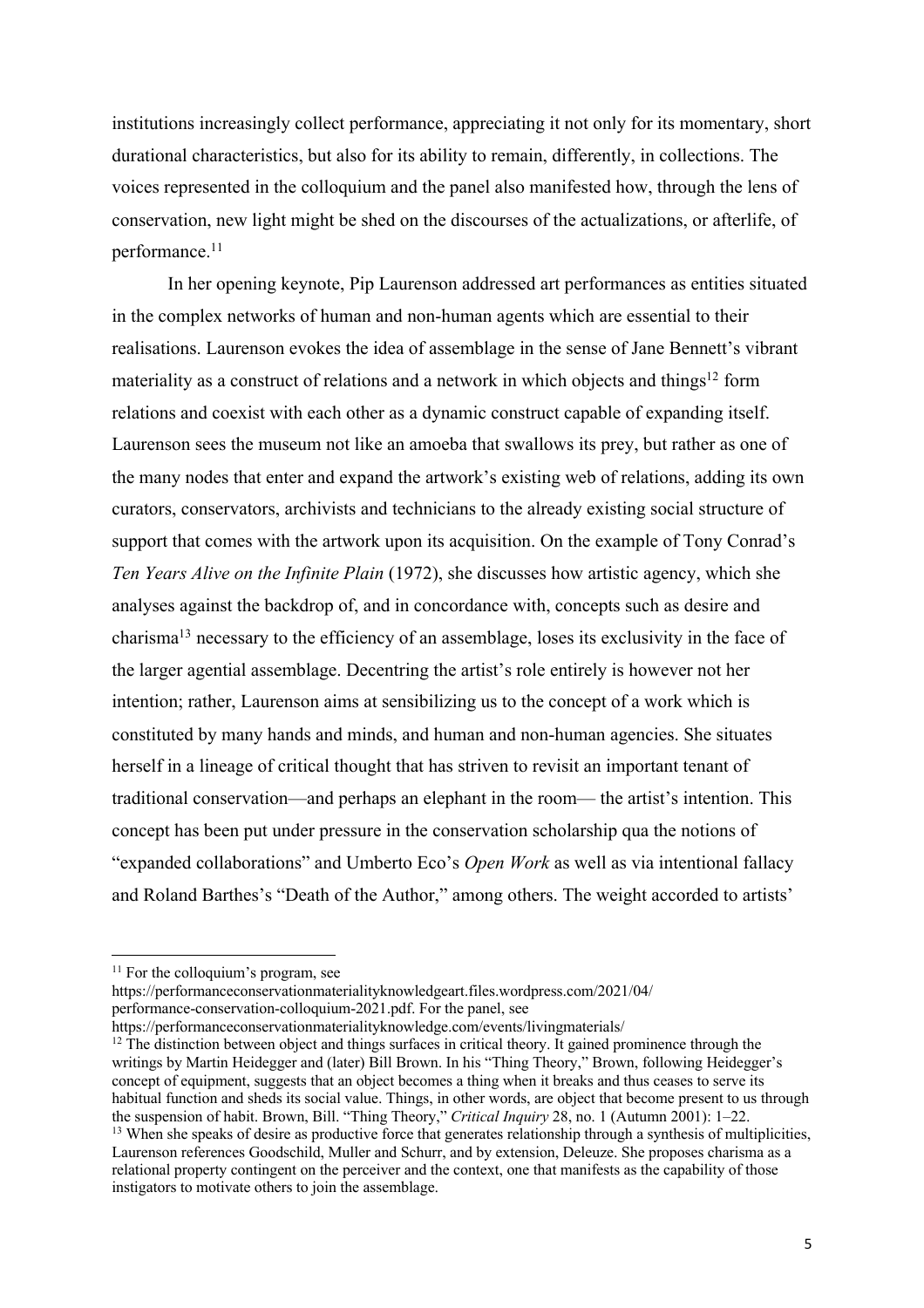interviews in the conservation requires a reflective critique and categoric pronouncement in conservation scholarship. Not only does the interview tie an artwork to the intention of the artist, whether originary or indeed created after the work's initial appearance, but also it perpetuates gender specific roles. Responding to the crisis that is no doubt a common denominator of all collecting institutions at what their most prominent critic Dan Hicks names "the global juncture of the colonial past,"<sup>14</sup> Laurenson proposes to situate the museum in a larger structure of care as an actor that carries the work forward but also as one that acknowledges the many voices and agencies involved in the life of an artwork beyond the claim of neutrality; an institution that supports the inherent fluidity and changeability of works as material and social beings. This is an acute objection to those theorists of the museum that consider it as enablers of "life stilled," rather than "life unfolding." <sup>15</sup>

Thinking about an artwork as a larger network of relation in which all individuals involved have a stake elegantly translates into the notion of vitality taken on by Helia Marçal. Operating in the contact zones<sup>16</sup> between conservation, museum practice and new materialisms, Marçal posits vitality as an operative concept that might reconfigure both conservation and its object. Marçal acknowledges discussions surrounding the liveness of performance that arose at the end of the  $20<sup>th</sup>$  century, such as Phelan (the disappearance of performance after the act), Auslander (liveness inheres in mediatized, e.g. televisual and unmediatized performance), Jones (documentation as a way of access to performance), Taylor (the archive and the repertoire), "the will to re-enact" (which in choreographic practice follows from "the will to archive" according to Andre Lepecki) and Schneider (reenactment as an act of survival). Vitality, according to Marçal, might help us to revisit the debates around liveness in conservation. Vitality runs through recent discussions in new materialisms but its roots reach back as far as Spinoza and later Bergson and Deleuze. Most prominently, Bennett in her *Vibrant Matter* associates vitality with "the capacity of things —

<sup>14</sup> In his book *The Brutish Museums*, Hicks goes as far as to say that museums are prolongations of violence, and white supremacy—a statement that we find in a chapter which opens with "The power of the museum begins" with the skill of a conservator." Dan Hicks, *The Brutish Museums: The Benin Bronzes, Colonial Violence and Cultural Restitution* (London: Pluto Press, 2020). On the topic of unlearning imperialism, see Ariella Aïsha Azoulay *Potential History: Unlearning Imperialism* (London and New York: Verso 2019)**.** 

<sup>15</sup> Dominguez Rubio, *Still Life*: *Ecologies of the Modern Imagination at the Art Museum* (Chicago: The University of Chicago Press, 2021).

This persuasively formulated book painstakingly circumvents any meaningful theorization of recent art that has been taking place within the conservation studies.<br><sup>16</sup> Mary Louise Pratt introduced the term contact zone "to refer to social spaces where cultures meet, clash and

grapple with each other, often in contexts of highly asymmetrical relations of power, such as colonialism, slavery, or their aftermaths as they lived out in many parts of the world today." Mary Louise Pratt Pratt, "Arts of the Contact Zone," *Profession* (1991*)*: 33–40.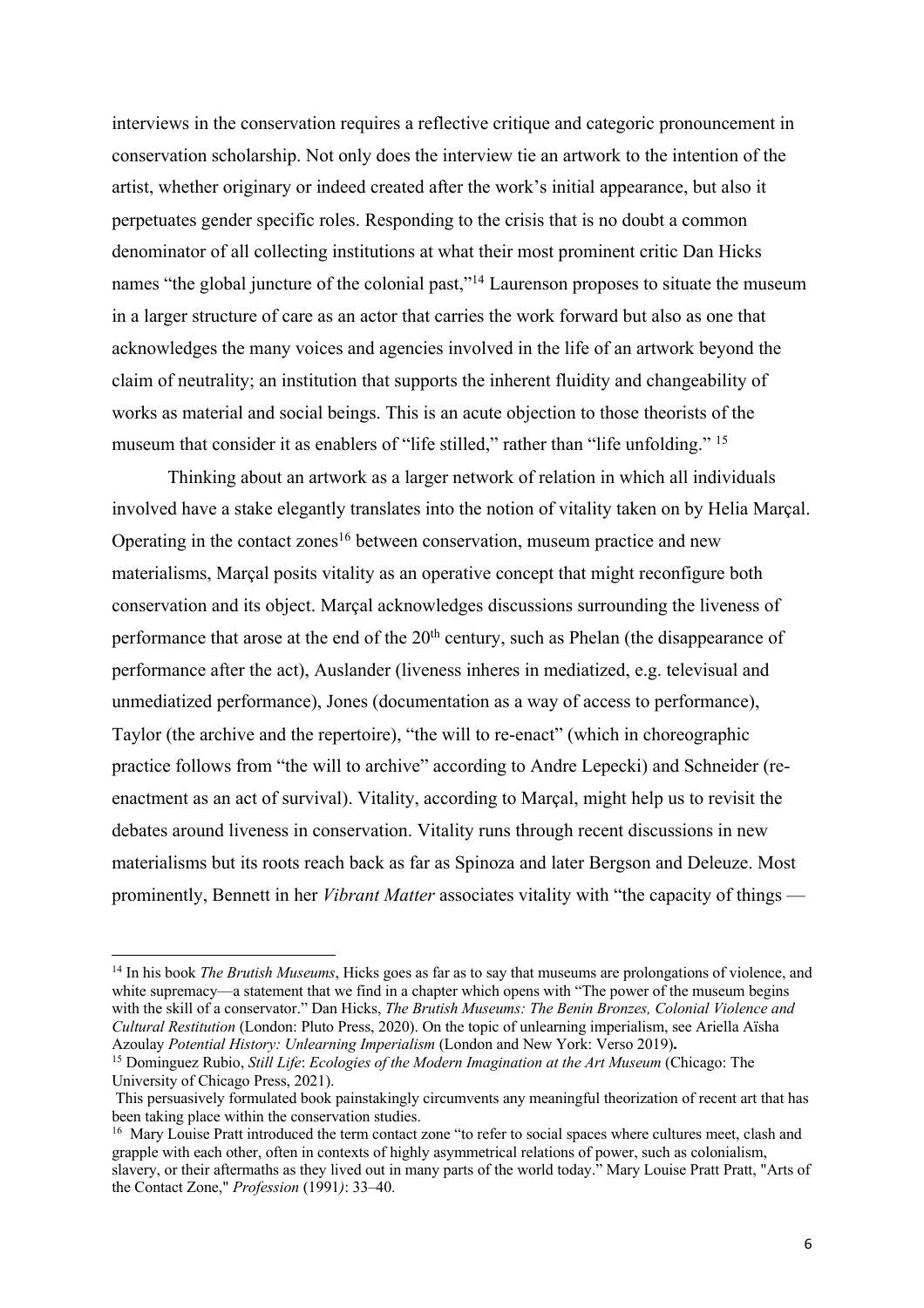edibles, commodities, storms, metals — not only to impede or block the will and designs of humans but also to act as quasi agents or forces with trajectories, propensities, or tendencies of their own."17 Congruent with a longer tradition of agential thinking, Marçal's take on vitalism posits artworks not as lumps of matter waiting to be engaged, but rather as having the power to change and develop conservation and museum practices. Situating artworks in an entanglement, conservation thus might need to be more conscious of its role in expanding or limiting the power of artworks. Finally, Marçal calls for constructing care as a collective responsibility that might be brought about by a distributed ethics of conservation – one that is better served by a collective imagination and one that might prompt us to rethink what it means to collect and own a work of art.

This rethinking is apparent in the work of Brian Castriota and Claire Walsh at the The Irish Museum of Modern Art (IMMA) in Dublin. In their colloquium presentation, Castriota and Walsh center their narrative around the work *Touching Contract* (2016) by Sarah Browne and Jesse Jones, which is a part of a larger project titled In the Shadow of the State. The idea of care is central not only to the work, which engages with touch as a political gesture, but also to the mechanisms of its institutionalisation. Advocating for museums' shared responsibility, Castriota and Walsh put forward a model of cooperative authorship and collective ownership that might help to revise the authoritative machinery of institutionalization. IMMA comes in, again (see Laurenson), as a node in larger network of care that this work has already undergone. This new approach to care for collections (and resonating with the distributed ethics of care proposed above), foregrounds a process of an ongoing and collaborative exchange of resources and knowledge within and between institutions and stakeholders. If oral accounts, memories and recollections are gathered in a process of "slow collecting," (Laurenson) no longer must they be kept to one institution only. A museum is not a terminus building for works; rather, as became apparent here, a museum is a function and a dynamic site where works might live on. Jean Pierre Commetti once said that conservation philosophy modulates and adjusts its paradigms according to the new challenges that arise—objects, beliefs, patterns of thinking, knowledge and institutions.18 No doubt that the adjustments presented by Castriota and Walsh are warmly welcome by the museum community.

<sup>17</sup> Bennett, *Vibrant Matter: A Political Ecology of Things* (Durham, NC: Duke University Press, 2009).

<sup>18</sup> Jean Pierre Commetti, *Conserver-restaurer, l'œuvre d'art à l'époque de sa préservation technique* (Paris: Gallimard, « nrf essais », 2016).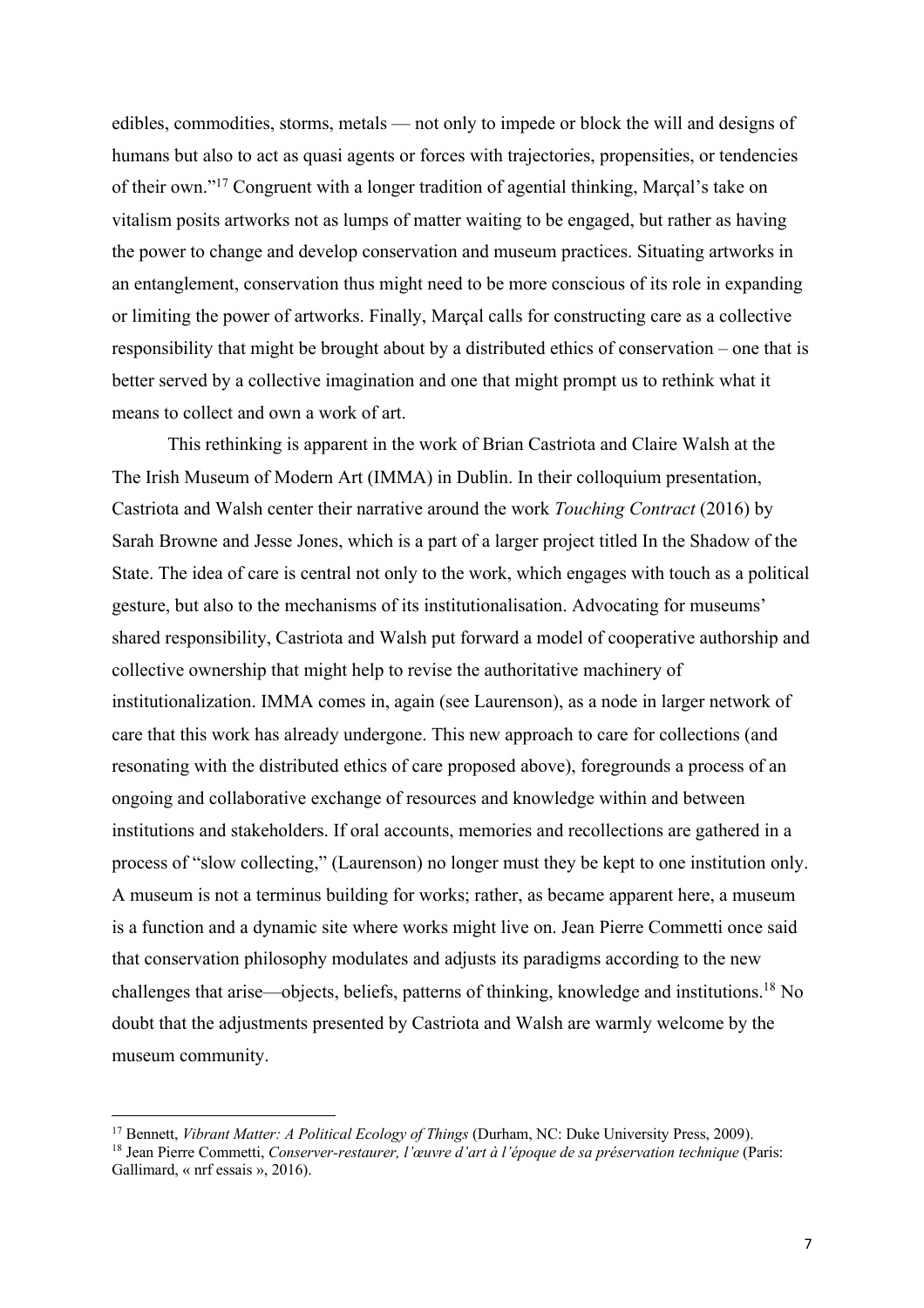That every work of art calls for a critical approach, a consciousness that manifests itself in the reflexive analysis of the conceptual and practical means to be mobilized in each situation was evident in Louise Lawson's and Ana Ribeiro's dialogic contribution to the colloquium. The scrupulous way in which these conservators approach performance at Tate not only during the acquisition of an artwork but also pre- and post-acquisition shows the collaborative nature of performance institutionalisation, in which artists, their technicians, former activators, and current museum team, along with potential interpreters of the work, are involved. It also demonstrates that, in the current global cultural economy, the resources needed to accomplish such a project are available only to privileged players. Moreover, from Lawson's and Ribeiro's fascinating account it becomes more and more clear that museums such as Tate are just one amongst many potential nodes in the artwork's larger network. Lastly, every act of acquisition also unquestionably and dramatically impacts the work. Thus while listening to their presentation, a thought experiment comes to mind: Can the trajectory of an acquired performance work be ever undone? In other words, could a work be disentangled from a vast amount of data and meta data, protocols, recordings, interviews and condition reports produced during the acquisition—tools and processes that are never neutral, but that dramatically alter the artwork, whether dormant or activated.

The dormancy of an artwork, meaning the intervals in between its activations, brings attention to the modes of repeating inextricably linked to "iterability," as we learn from Rebecca Schneider. As with a gesturing hand, a call and response "that weaves past and future in intervallic resonance," bears also a "response-ability" calling "the past to appear for account" and of being called by "the past to respond with account."<sup>19</sup> It is simple to be in love with the idea that performance refuses to vanish since its vanishing was one of the reasons why we enjoyed it in the  $20<sup>th</sup>$  century when it refused commodification. But the liveness of performance is reiterative, it is a mode of remaining, a repertoire that is not the (colonial) archive—and Schneider is of the most prominent architects of that argument. Schneider's "call and response" formally and conceptually underpins her contribution, reflected in the formal choice to deliver her presentation in collaboration with this author. If conservation assumes the presence of an object, a performance object—say, a gesture—might be regarded as matter that coheres (consolidates or "sticks together") through time and is conserved through repetition. Iterability (of gesture) might thus become a kind of materiality, and share

<sup>19</sup> See Rebecca Schneider, "Slough Media," in *Remain*, edited by Iona B. Jucan, Jussi Parikka, and Rebecca Schneider (Minneapolis: University of Minnesota Press, 2019), 90; and Introduction to this volume by Iona B. Jucan. "Remain x Remain(s)," ix-xx.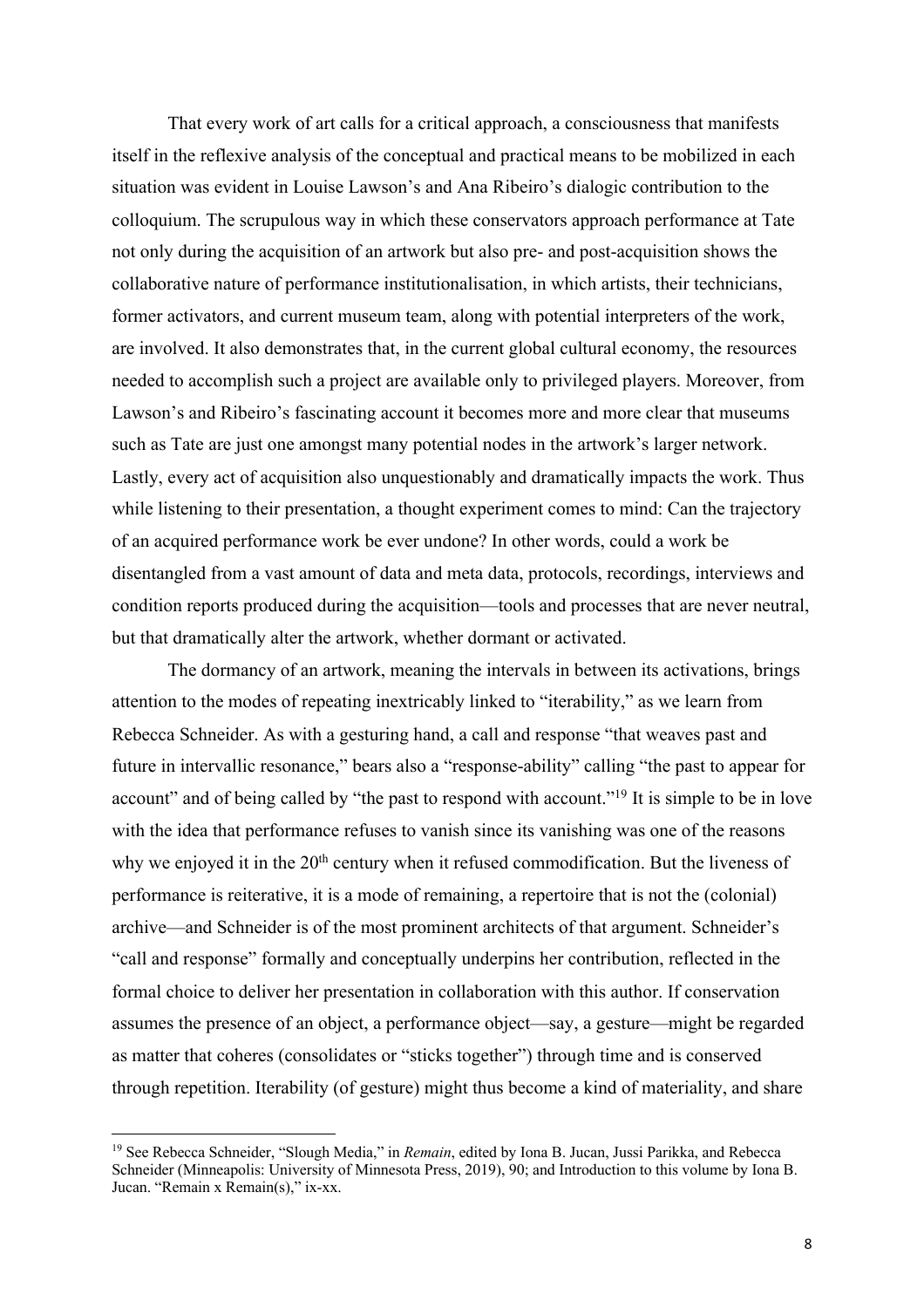some qualities with other material objects that cohere. Such thinking necessitates an application of varying time scales to various iterative materials (that is, materials that are characterized by iterability). Along these lines—and as I proposed in my antiphonal responses to Schneider—we might think of an object as a slow performance, and performance as a quickly happening object that coheres and decays at different rates of resolution/dissolution. Objects and actions appear, again and again, as modulation and condensation of matter that radiates/moves at a varying pace. But Schneider goes a step further and applies the aesthetic of antiphony, that is iterability and response-ability, as inherent to gesture to all objects and asks, how would the scene of conservation change if we understood its objects as iterant? To think about gesture is to imagine it being passed on through flesh and repetition and to understand its capacity to be reiterated as something always already citing, drawing from the past as essentially reemergent, but also opening out toward something coming. What needs to be asked here, however, is whether such a reemergence is a sufficient condition for conservation to be brought into the conversation? Is the capacity for (re)iteration, which is gesturing toward the past and toward the future, as in recursive "re-" and "pro-" enactment, a pronouncement of endurance of a different kind, that, for some readers, stands in for conservation, but it may not for others? A conservationminded co-performance with an object, as Schneider puts it, must involve more that the preservation of material, and include "the preservation of the *conditions* for engagement with said object *as* performance, as gesture, as sculpture, as painting, that is, as reverberant actant in a playfield that is always wider than the object itself, both in time and in space." We shall remember that a conservator's performance participates in "the broader preservation of the conditions for and the (ritualized) cultural investment in conservation itself." Schneider's brilliant assertions remind us of the excitement of intersections, and bear promise that conservation might, in addition to its practical operations, be also practised as intellectual and rhetoric endeavour.

Shift in the institutions and, by extension, in the very notion of performance were at the heart of Barbara Büscher's keynote which opened the second day of the colloquium. She emphasized the importance of the genealogy of performance on the intersection of visual arts and theatre/ performing arts: The apparatus or dispositif in the Foucauldian sense (as an ensemble of discourses, forms, regulatory decisions, laws, administrative measures, statements etc.) of a museum as an institution that historically collected visual arts manifest in physical objects is significantly different from the dispositif of theatre. Here, performance forms which emerged at the intersection of genres—as a form of intermedia— are subsumed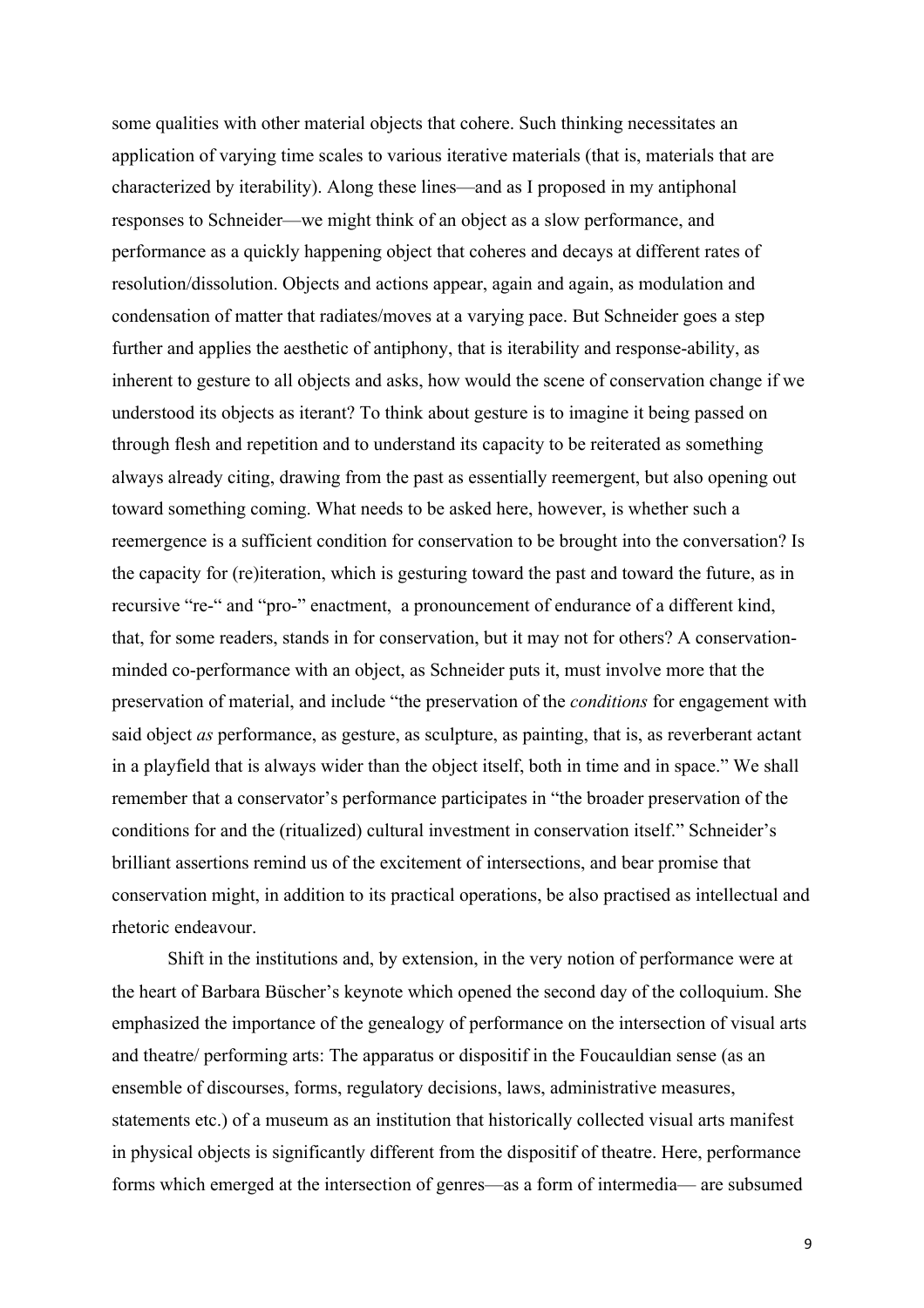into the operating procedures of visual arts institutions and their exhibition practices. It is not only that the white cube differs from the black box in their temporalization and structuring of the viewer's experience and autonomy (according to Claire Bishop<sup>20</sup>) but also in the way that performance poses a different modality of cultural gathering in the museum and theatre (individualized gathering and collective gathering if we follow Dorothea von Hantelmann). Moreover, the centres of cultural power with their incomparable human and material resources strive (rather successfully) to produce and determine what is being done, and how, in the field. But what happens with all those works that do not fall into the category of the institutionally "collectable"? Büscher calls for a revision of the operating habitus in today's cultural economy: We shall empower artists by providing them with powerful tools of selfdocumentation.

This is an urgent idea, also since not all institutional ambitions to document performance come to fruition, as Iona Goldie-Scot demonstrates. Presenting the failed plans to "map the memory" of Ralf Lemon's complex, multimedial *Scaffold Room* (2014) at the Walker Art Center in Minneapolis, Goldie-Scot exposes the behind-the-scenes of the experimental acquisition of Lemon's work which was supposed to embody a large score supported by all-encompassing documentation. Walker's first department devoted to contemporary performing arts was established in the 1970s, which sets the expectations high. But the museum structures that granted different conceptions of the work and its acquisition appear to have hindered the realization of the score and its accompanying record. A result of the "ethics of doing nothing" (which I freely adapted from Ashley Smith), $21$  the work exists somewhere under the surface, dormant, if not abandoned, awaiting the realization of the ambitious documentation. Goldie-Scot sees the reason for this status quo in a mismatch between the museum's operational structure and Lemon's work which simply cannot be put into storage, like traditional works, for unlimited time. How can the failure that is doing little be squared with the culture of infallibility of the museum, and of conservation?<sup>22</sup>

<sup>&</sup>lt;sup>20</sup> On this topic, see, for instance, Bishop, "Black Box, White Cube, Gray Zone: Dance Exhibitions and Audience Attention," *TDR The Drama Review*, Vol. 62, No. 2 (Summer 2018):22-42. See also "Can Performance Art be Conserved? Claire Bishop in Conversation," Performance: Conservation Materiality Knowledge, event recording, https://performanceconservationmaterialityknowledge.com/events/claire-bishopin-conversation/.

<sup>&</sup>lt;sup>21</sup> See Jonathan Ashely Smith's eponymous article from 2017 in which he discusses the ways in which ethical arguments are used to direct or deter interventive treatments. Ashley-Smith, "The Ethics of Doing Nothing," *Journal of the Institute of Conservation*, Vol. 46, No.1 (2018): https://doi.org/10.1080/19455224.2017.1416650. <sup>22</sup> For the notion of the "culture of infallibility" in relation to heritage, see Salvador Muñoz-Viñas, *The* 

*Transactional Naturel of Heritage* (Amsterdam: Reinwardt Academy, 2017), 64.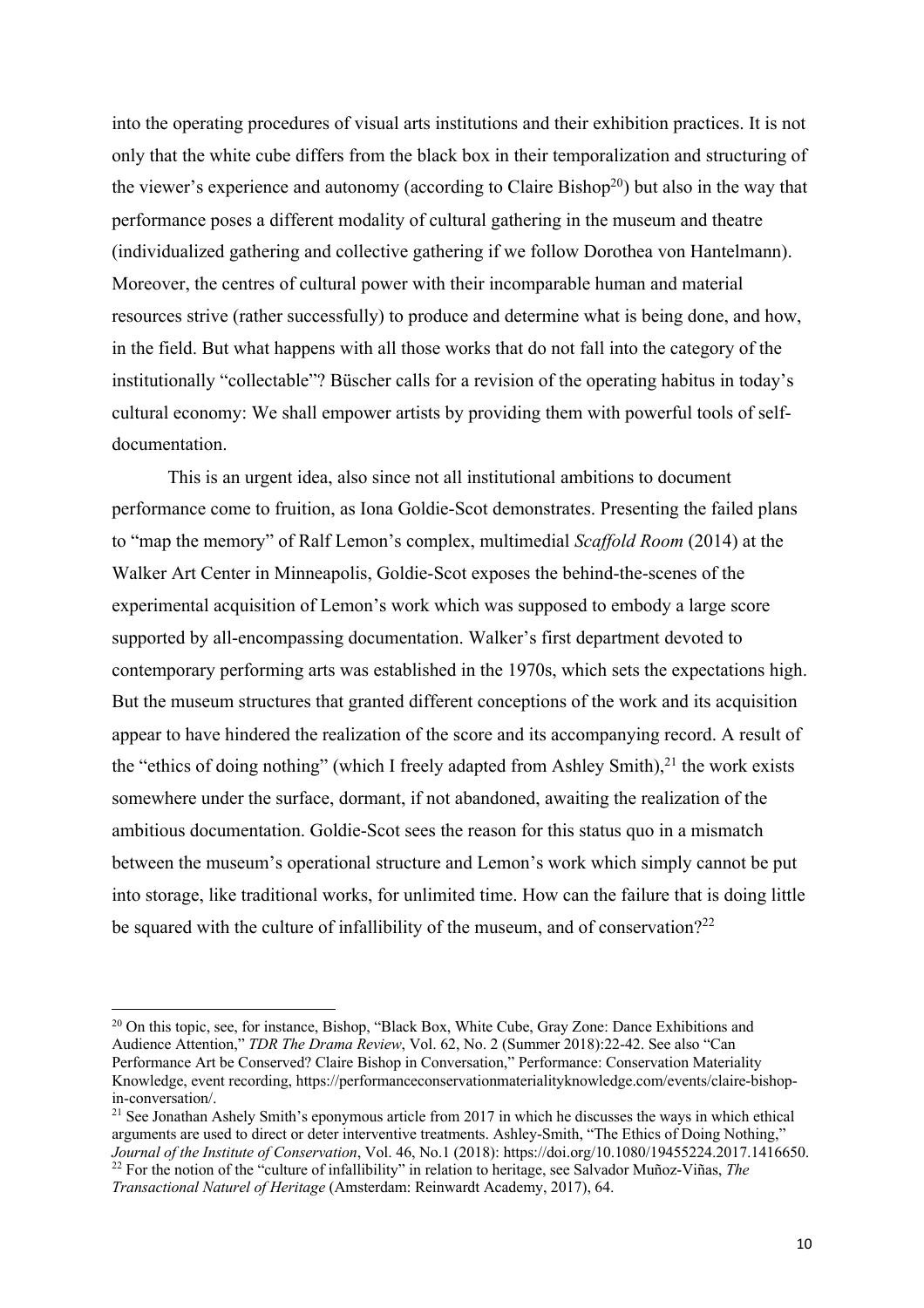Several speakers shed light on the practicalities of keeping records, managing the information about the artwork and questions of access. Farris Wahbeh evoked the idea of the continuum and modes of creating, capturing, pluralising and organising records in the archival domain. As an archival specialist, Wahbeh is versed in archival theories such as the elaborate continuum model and the life-cycle model of record by Theodore Schellenberg and others, which has been the prominent model for North American archivists and records managers since the 1960s.<sup>23</sup> The practices of description and information architecture that make space not only for event records of a singular instance of a work but also for a record aggregate, as in the case of an exhibition, pose pressing questions as to who is authorized to access these records. In addition, the imposition on performance a certain logic of record might meet its limits, since not all performance events can be recorded (e.g. due to their sheer amassment during a festival). In response to the multiplicity and the recent pluralization of performance dictated by its ability to inhere in instantiations, a new post-custodial model of record has emerged which grants access to a rhizomatic network of records.<sup>24</sup> Again, it is the artwork that shapes the practice.

The affordance<sup>25</sup> of a performance work was thematized in Erin Brannigan and Louise Lawson's dialogic presentation "Precarious Movements: Contemporary Dance as Contemporary Art." In collaboration with the Precarious Movements: Choreography and the Museum research project funded by the Australia Research Council (2021-2024), the speakers defined precarity as a practice of resistance through its very operations, one that not only influences art practices through these conditions, but also one that has the capacity to alter both the preconceived ideas about museums and one's ideas about dance (referring to Boris Charmatz Manifesto for the Musée de la danse <sup>26</sup>). In dance studies, dance has been often described as unassertive, having a special relationship with failure and weakness and generative of unregulated knowledge and processes. Moreover, dance has long established itself as a part of contemporary art practice despite the many differences between choreographic works and traditional art, to name only the mode of display (temporary rather durational; oriented toward the floor rather than the gallery walls, shared space); embodied

<sup>&</sup>lt;sup>23</sup> Philip C. Bantin, "Strategies for Managing Electronic Records: A New Archival Paradigm? An Affirmation of Our Archival Traditions?" *Archival Issues* 23:1 (1998), p. 17–34.

<sup>&</sup>lt;sup>24</sup> What I mean by culturalization might also signify a process by which what belongs to art inherits properties of other cultural objects on an aesthetic, functional, or economic plain.

<sup>&</sup>lt;sup>25</sup> Coined in 1966 by James J. Gibson, affordance is a property of an object that links with its uses or characteristics, it is what the object, or the environment offers the individual. E.g., a doorknob allows us to open a door, a chair makes clear how we sit on it.

<sup>26</sup> Boris Charmatz, "Musée de la Danse," https://www.borischarmatz.org/?musee-de-la-danse.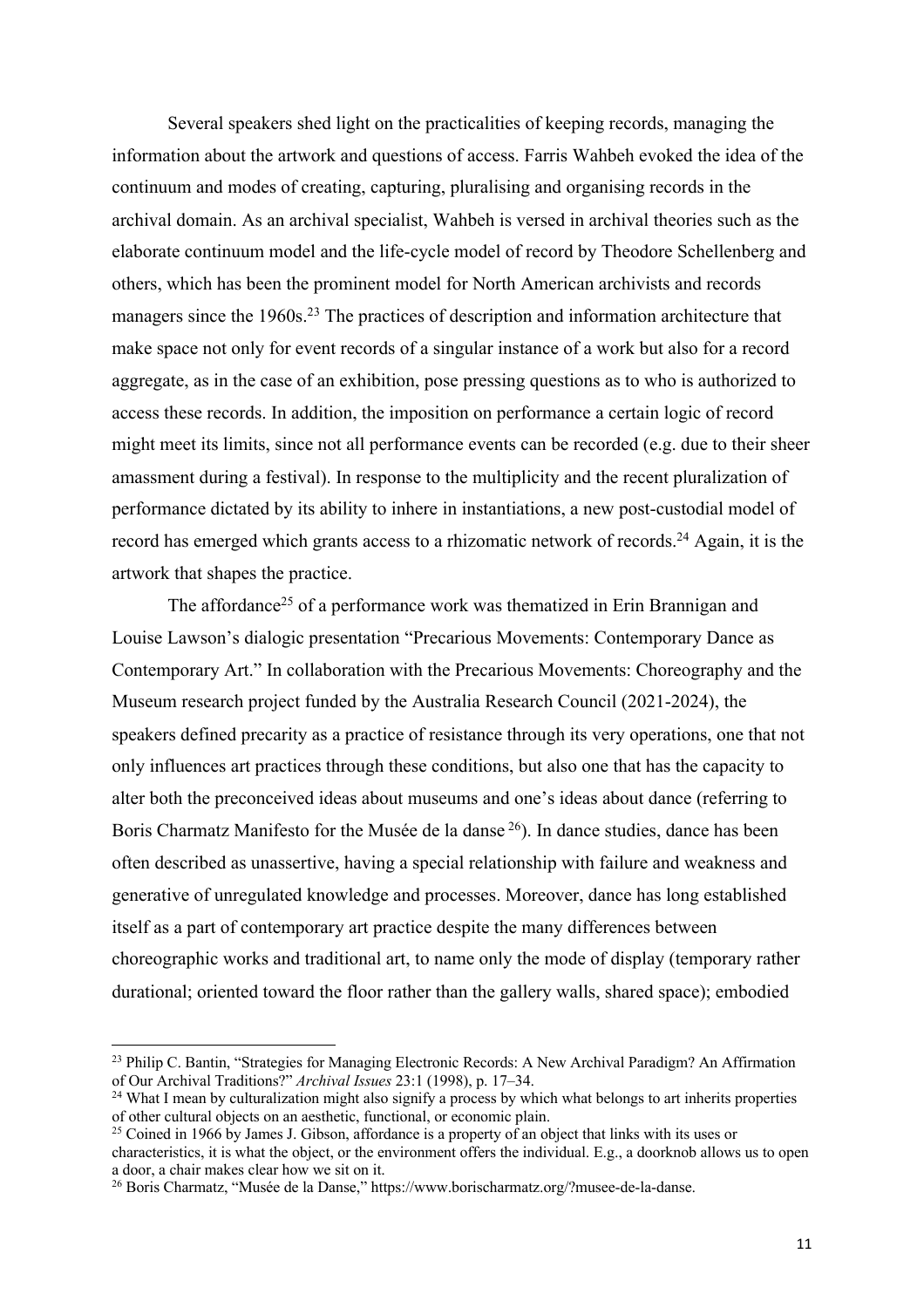and transmitted knowledge; artistic labour that involves devising the actions and processes; and gallery conditions—the floor and shared space with audience. It is believed moreover that the pronounced lack of residue distinguishes dance from performance art—a distinction further aided by factors such as a usual lack of installations and scores; a dependence on corporeal copresence; a high degree of body work and specialised labour in some performances; and specific requirements of space. Dance emphasises once more the importance of networks of knowledge and knowledge transmission and multiplication as conservation measures that act against what Lawson describes as the work's "perceived inherent vulnerability." Brannigan and Lawson observe a shift in material practices of conservation towards models based on diversification and transmission. The project pursues dance as a form of precarity, a term which has been understood as both a social construct (Judith Butler and Hal Foster) asserting the instability of some due to power relations induced by others, and as a wilful act, a practice of resistance (Thomas Hirschhorn). The nature of choreographic works calls for primary research and learning from practice; it emphasises the impact of the social networks. A dance work, even if it evolves over time, cannot operate at a distance from the author. An ethical community-based practice that places the institution in a horizontal relationship with what is outside is a prerequisite for the conservation of dance, to which artists, curators, conservators, archivists and publishers contribute. When it comes to dance, the authors consider auditions and rehearsals and other moments of activation in the gallery as crucial moments for engagement and reflections for conservators who plan how the work might be translated into the conservation documentation. But are those structures of care the sole basis for the sustained life of performance?

A turn inward might reveal the supporting structures for choreographic and performance practices already existing at their core. Cori Olinghouse and Megan Metcalf began a dialogue in early 2020 about their shared experience working with choreographers and performance artists on documenting and archiving their projects for art institutions and other stakeholders. In a panel titled "Living Materials: Ethics and Principles for Embodied Stewardship," organized on June 10, 2021, just a few days after the colloquium, Metcalf and Olinghouse combined the knowledge of a practitioner and theorist to identify underrecognized competencies and skills in academic discourse around performance preservation. In their conversation, Metcalf and Olinghouse propose to conceive the project of the preservation of performance as intersubjective, process-based, and artist-driven, one that pays attention to its audience. This project should be dialogic in the sense of listening to the work as well as the work's community, including the artist. In their view, the embodied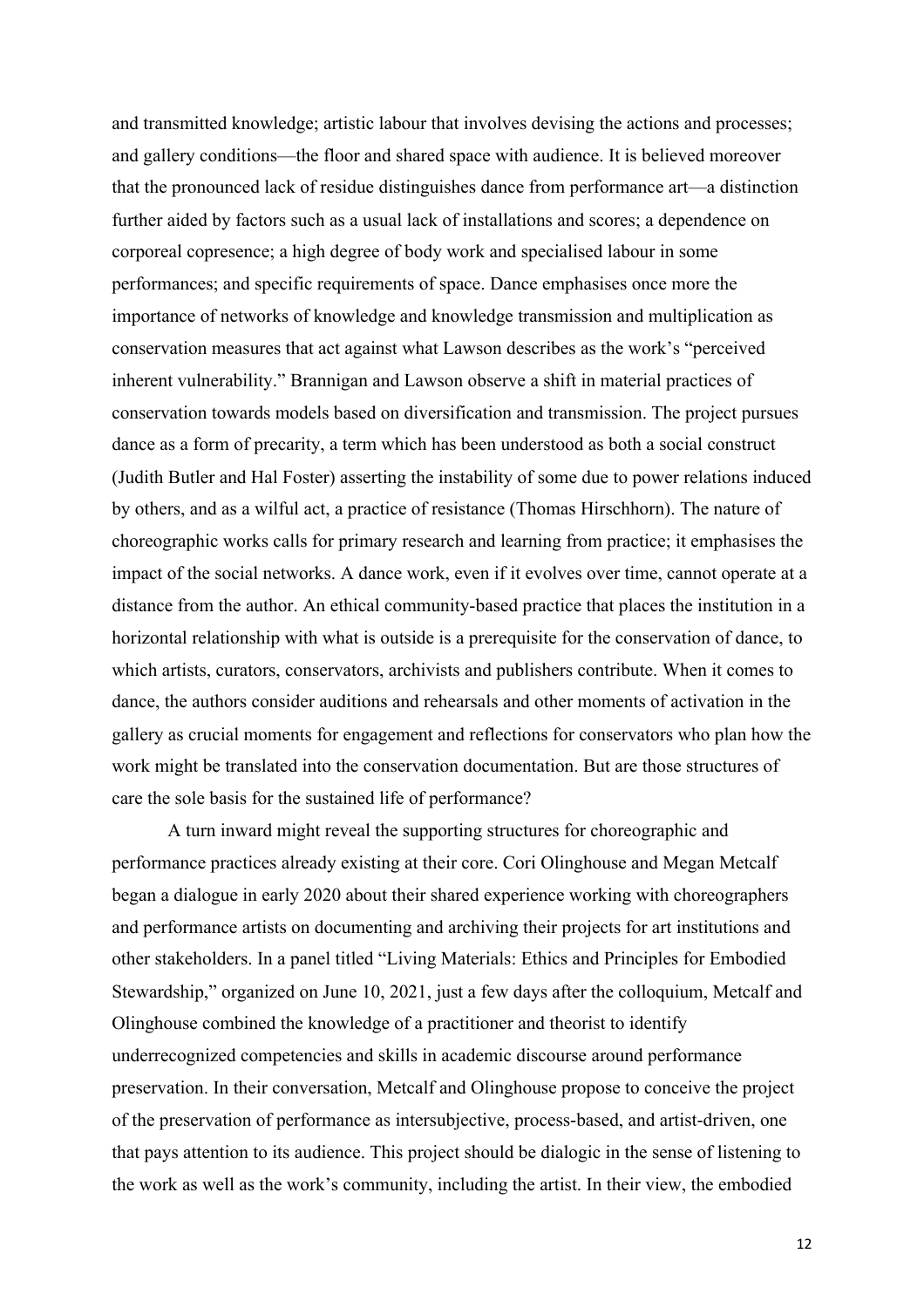preservation of performance should demonstrate how conservation can operate through networks of people. To preserve performance is to recognize that diversified knowledge and intricate intelligences are already present in the bodies of the practitioners, and in those working in the institutions (including, next to the obvious professional groups, security guards, often working-class people of colour in the North-American contexts, who spend considerable time with works). Performances are made of social material, and thus the artworks' larger community plays an important role in sustaining it. To keep performance alive is not only to establish new methods for its preservation derived from extant forms of collecting, but to acknowledge and draw from a model of generative performance stewardship that inheres in performance practice. Metcalf and Olinghouse maintain that "the active negotiation of form and lineage within particular communities is part of their continued survival and transmission; movements behave as mnemonic reserves that are passed and kept alive corporeally." Listening, watching, and learning are key.

A number of authors thematized the institutional life of performance. In their paper "Interfrictions: The 'Ephemeral' Meets the 'Static,'" Rachel Mader and Siri Peyer reported from an ongoing research project Collecting the Ephemeral: Prerequisites and Possibilities for Making Performance Art Last situated at the Lucern University of the Arts (SNSF, 2019- 23). In cooperation with many actors involved in the field, Mader and Peyer investigate how performance endures as a collectible artform in smaller and medium-sized Swiss institutions. With its vibrant cultural and performance scene, and yet saved from the buzzing presence of the global players, Switzerland is an excellent arena in which to pose these questions. In addition, the project works with artist-partners whose work has remained outside the collecting institutions, leaving them open for various experimental approaches to how a performance might be rendered collectable. The institutionalisation of performance was dissected through the aspects of documentation, leftovers, or the transmission of knowledge, notions of a curator as a co-author, collaboration models of creation and museums as coproducers. Are the modes of acquisition applied to traditional object-based applicable to performance or should forms of continuity in dance or theatre offer a more viable alternative? The speakers also evoked the immense financial investment that re-enactments might pose to an institution: Not only the necessity to maintain and update an elaborate documentation record but also to ensure fees to the performers on each occasion the work is active. The lack of competencies not only in legal questions, but also in dance or contemporary performance complicates further the acquisition processes, which for decades relied on physical artefacts. The technicalities of acquisition pose intriguing questions about the work's very nature: Is an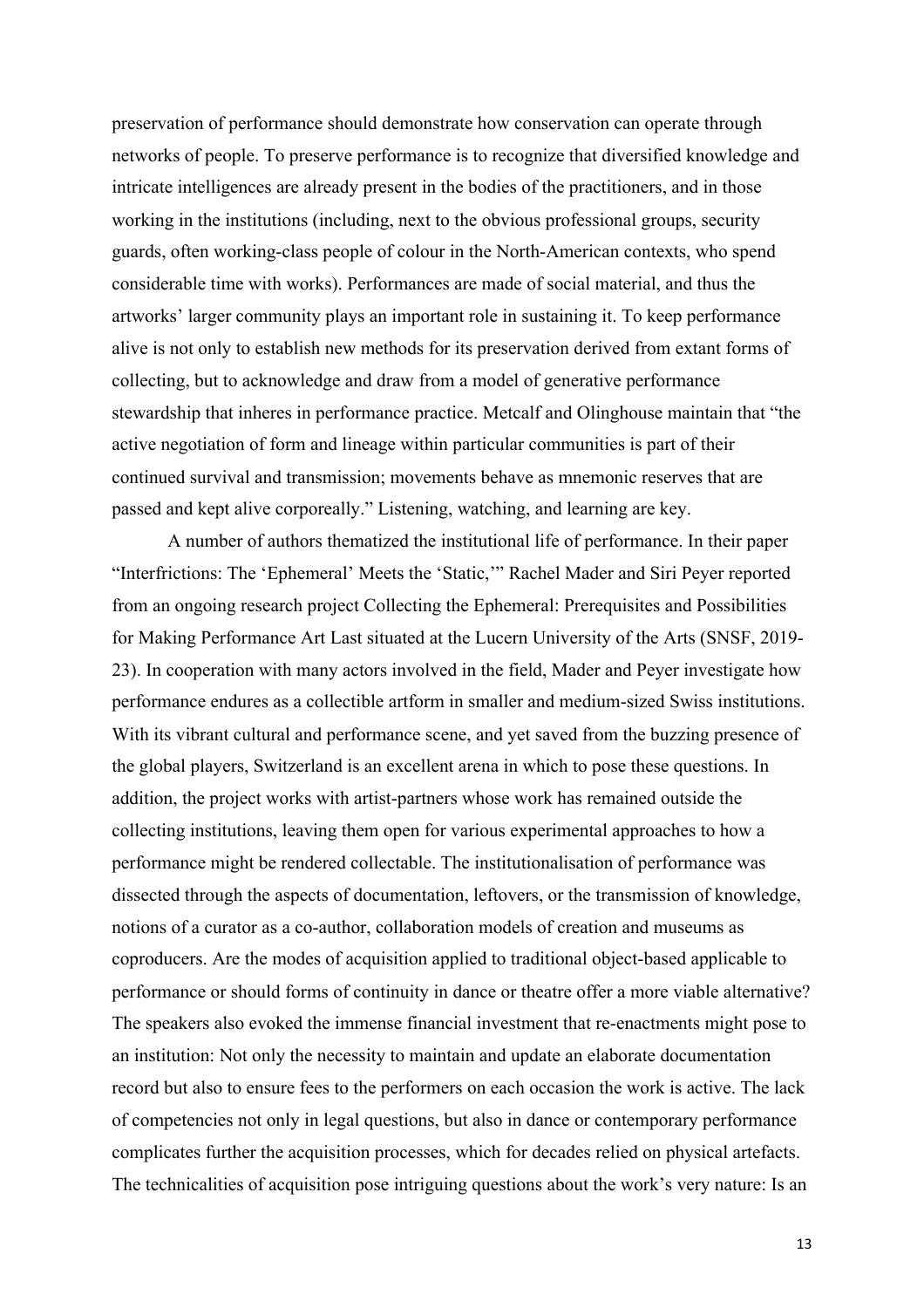iterant performance comparable with an edited work, can it produce exhibition copies and how would they play out in legal terms? Does a museum intervene in the creative process by imposing on the work its structures of care? $27$ 

Intellectual Gifts: Case Studies in Collecting Performance was a presentation delivered by Lizzie Gorfaine, Ana Janevski, Martha Joseph and Kate Lewis of the Museum of Modern Art in New York. MoMA's history with performance reaches back to the late 1930s where the Museum, only ten years after its funding, established the Department of Theatre and Dance. Although the department closed in the late 1940s, the museum continued to present live events. The current Department of Media and Performance was founded in 2006 and has since accumulated over 30 live works presented in a robust event program in a dedicated space, "The Studio."28 Performance reveals the intricacies of the exhibition apparatus, challenge the institution and the relationship with the audience and collection, the economy of the institution, and reveals infrastructure. It necessitates a cross-departmental work, reflected in part in the build-up of the group of presenters, which combined curatorial, conservation and technical knowledge. The group presented works created by James Lee Byars, Tania Bruguera and Simone Forti (Forti was influential for minimal art and contemporary choreographic practice) and the complexities involved in sustaining their life on display. Addressed were issues of reinstallation, re- enactment, casting, the creation of public-facing and internal documentation, as well as oral histories—understood as forms of stewardship and an enhancement of work's trajectory. The speakers advocated the perception that performance works are intellectual gifts that evoke a set of philosophical questions. While in the past conservation signified caring for an object, with performance works, the stewardship "extends to the body, and the ethics care for people, the artists and performers and the expanding communities, both present and future" (Lewis). The discussion of Forti and Bruguera reminds us that conservation happens through teaching—the oral, visual and bodily transmission of knowledge that take place during rehearsals and activations of their works.

Performance documentation constitutes a valid and indispensable form of conservation and might be conceived as a vehicle for conservation—a thesis explored by Gabriella Giannachi in her keynote "Conserving the un-conservable: documenting environmental performance for the  $21<sup>st</sup>$  century." Offering an exciting twist on the notion of

<sup>&</sup>lt;sup>27</sup> According to Heidegger, even negligence implies a notion of care.

<sup>&</sup>lt;sup>28</sup> Although the Studio is a performance-dedicated space, it is worth to keep in mind that it also presents other arts and media, and MoMA has presented live performance also elsewhere, in its theatres and galleries.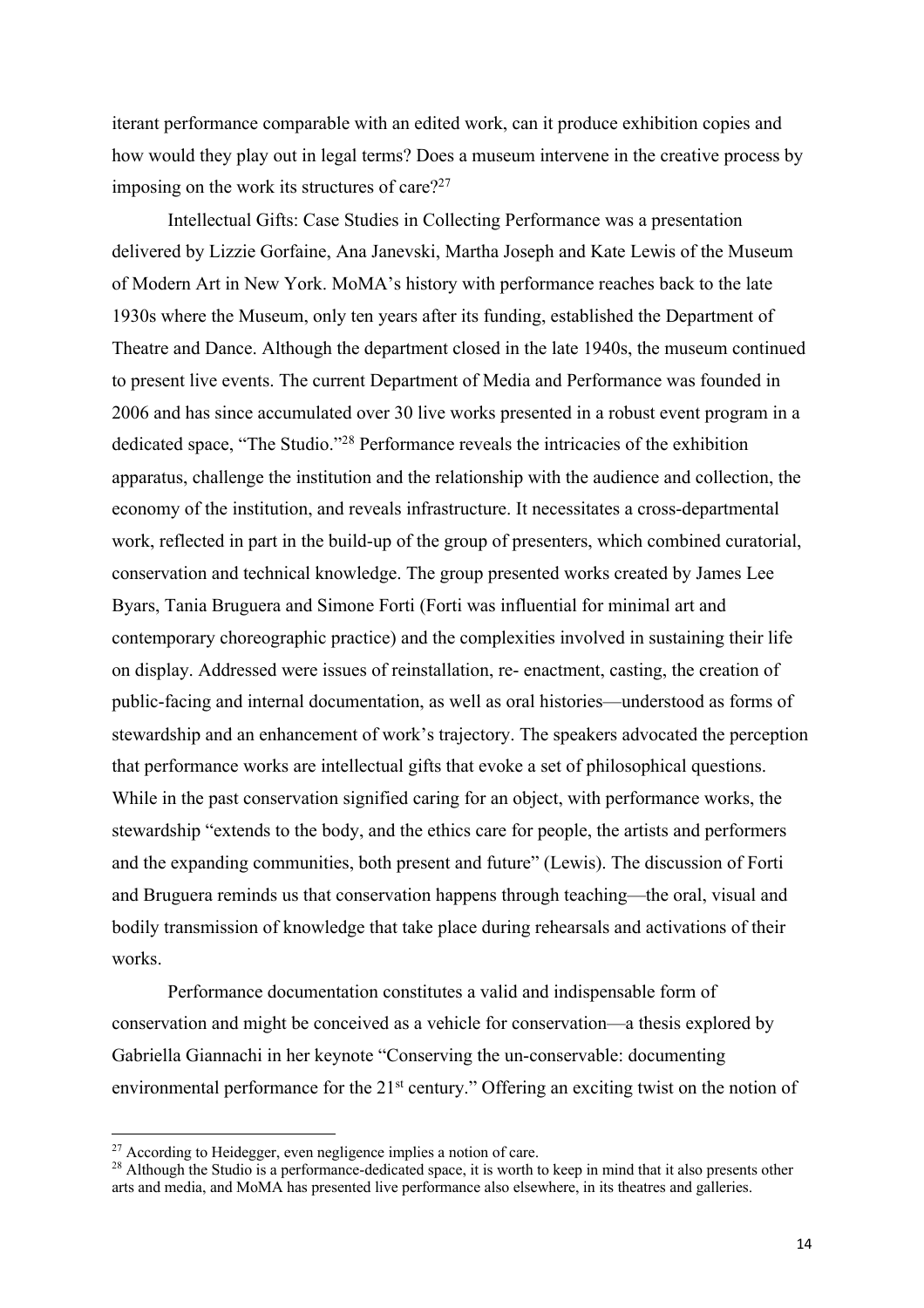performance, Giannachi expanded performance to environmental practices, a genre that, as she believes, still needs to be collected. Giannachi's deeply researched overview of the practices of documenting performance ranged from Oskar Schlemmer's Notes and Sketches for *Das Triadisches Ballett* (*The Triadic Ballett,* 1921-29) to the visual documentation created by photographers Peter Moore and Babette Mangolte in the 1960s and 70s. In a persuasive way, and while acknowledging the methods identified by museums for the documentation of performance, Giannachi puts forward three factors that need to be considered to render these methods more future-oriented: The role of the audience and audience-generated documentation; documentation that does not originate in the museum; and attention paid to the environment of the work. In the case of the last: How does a subject affect the environment when he/she is documenting it? Is documenting also co-creating and co-curating the work? One major takeaway from Giannachi's most eloquent intervention is that it might be just as important to document the environment of the documentation and the context in which the work's documentation is made, as to document the work itself. Documentation and conservation are interdependent. Without the one, we cannot have the other, says Giannachi.

Karolina Wilczyńska's "Maintenance is Never Done: Care and Preservation in Mierle Laderman Ukeles's Performances," shed a different light on the practices of care for performance as socially engaged practice. Although the connection between conservation and socially engaged performance art (specific type of performance in its socio-political context) might at first seem paradoxical—how might an action designed with and for a particular community, relating to specific social problems, be kept?—Wilczyńska makes a convincing case for the opposite. Discussing Mierle Laderman Ukeles's self-identification as a maintenance artist and a care worker in performing her daily chores (see Ukeles's "Manifesto for Maintenance Art 1969!"), Wilczyńska asks how to care for performance art that is about care? Ukeles's "Touch Sanitation Performance" (1979-80) in which she shook hands with 8,500 sanitation workers over the course of 11 months, exemplifies how the "object of conservation" might be continually negotiated in the "dynamic and sometimes incompatible relations between aesthetics, politics, art history narratives, art strategies, political activism and museum practices." Because images, gestures, bodies and objects "operate as transformative categories that collapse into one another," the same work, accordingly, might "appear in time and place as an image, as a re-enactment, a material object, a narrative, a movie, a dance, a protest or workshops." This viral ontology of performance, as Christopher Bedford would have it, attests not only to the sheer impossibility of performance's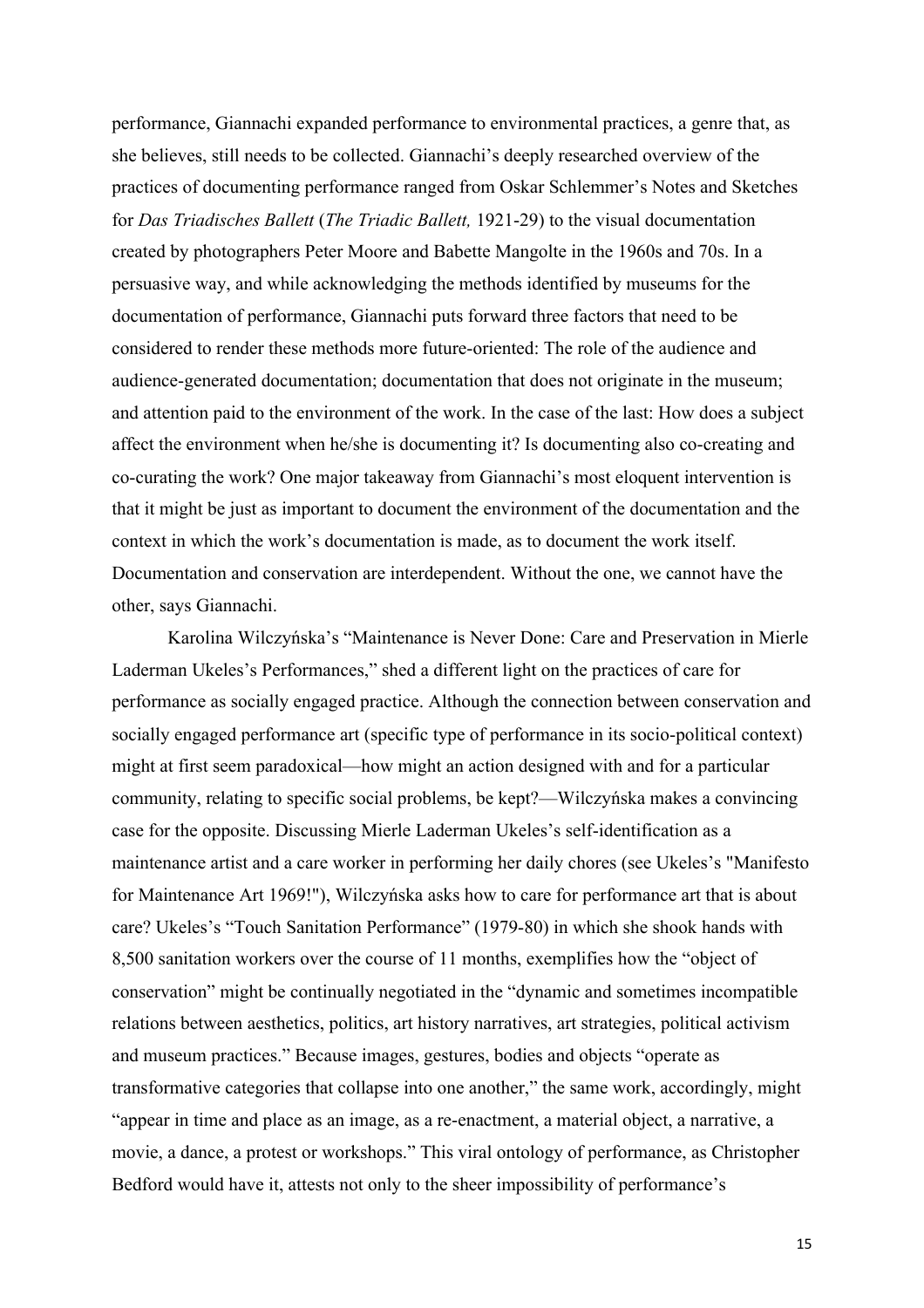disappearance, but also to a diversity that goes far beyond specific media that underpinned conservation in the past.

Diversification might also appear through the means of distribution. For "Festivalising Performance: Communication-Art Group (Un)archived," Sooyoung Leam drew on largely unrecognised and previously unpublished archival records of the South Korean artistic collective known as Communication Art Group, which were active as performers and event organizers 1990-96. Foregrounding what she names the festivalisation of performance outside institutional settings in the early 1990s in Korea, Leam considered the records of these activities which had been disregarded as partial, unprofessional, and subjective not only as meaningful interpretations but as a means of these works' preservation. What she and other speakers during the colloquium made clear is that we do not even come close to exhausting the many meanings of conservation, nor of performance, through our situated, subjective, and perspectival approaches. This is perhaps the most rewarding conclusion: The unconditioned futurity of performance, and of conservation, that crystalizes in the prolific contact zones and profuse inconclusions—a condition for unpredictable futures.

One aspect remains clear: Imagining performance *in* and *through* conservation as a crosstemporal engagement and a process that intervenes in *remaining* prompts reorganizational efforts. Thinking performance and conservation not only as a field of practice but as a new territory of discourse—a space for critical negotiation of axiological contingencies and of confrontation of various cultures of knowing in what has always been a transactional, rather than objective, practice of care—necessitates a new conception of the "object of conservation," one of different spatial and temporal coherences. This new object and consciousness grant conservation access to a broader discourse taking place on the intersection of disciplines.

But there is, and should be, more. We ought to ask: could such a new object of conservation, its gesturing across chronologies and its existence among and between bodies, biological and of alternate materiality, as always already in relation, teach us something about who we are—as active carers, actors, actants and, not least, *performers,* in conservation?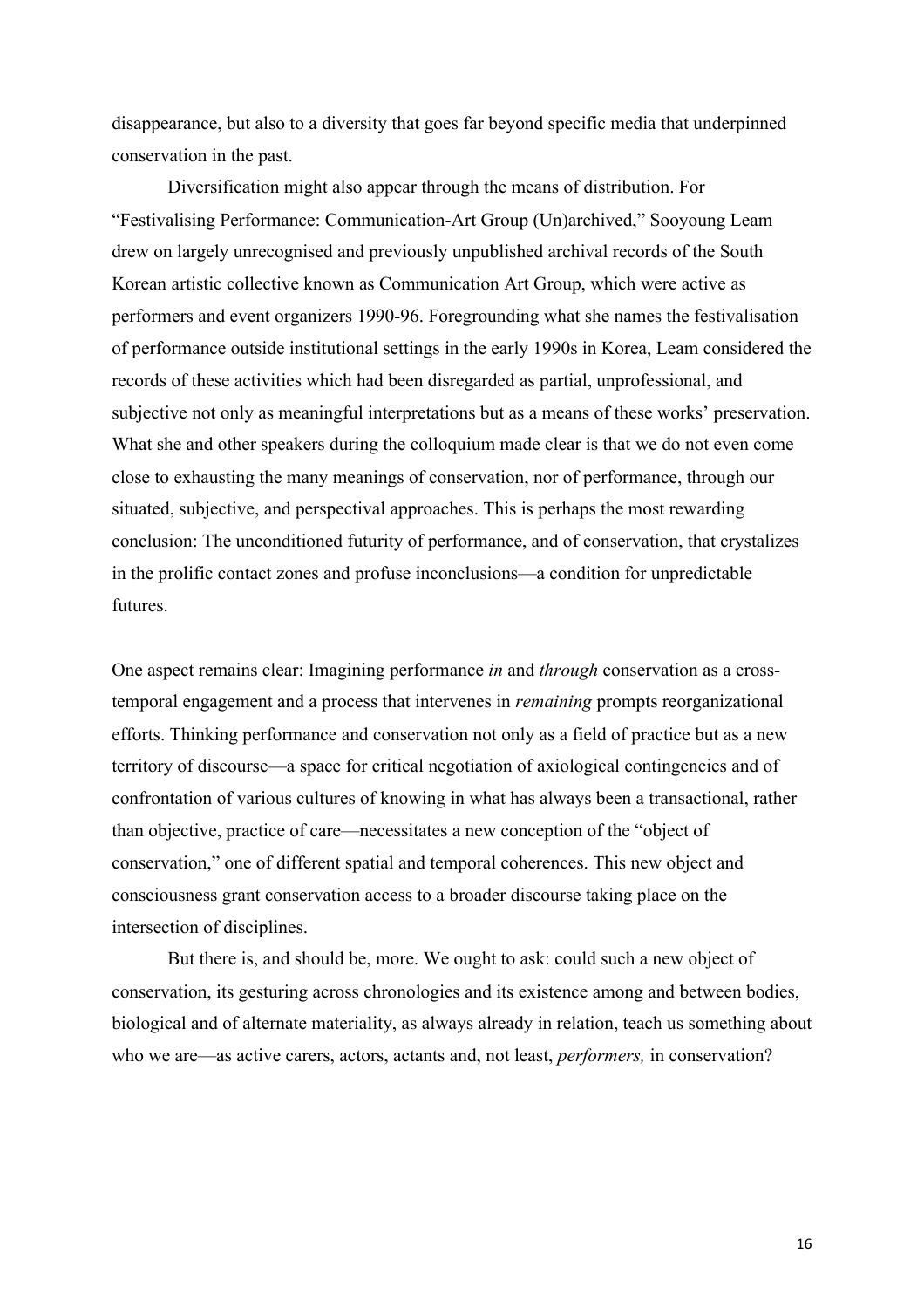## **Bibliography**

Azoulay. Ariella Aïsha. *Potential History: Unlearning Imperialism*. London and New York: Verso 2019**.** 

Ashley-Smith, Jonattan. "The Ethics of Doing Nothing." *Journal of the Institute of Conservation*, Vol. 46, No.1 (2018). https://doi.org/10.1080/19455224.2017.1416650.

Bennett, Jane. *Vibrant Matter: A Political Ecology of Things*. Durham, NC: Duke University Press, 2009.

Bantin, Philip C. "Strategies for Managing Electronic Records: A New Archival Paradigm? An Affirmation of Our Archival Traditions?" *Archival Issues* 23:1 (1998), p. 17–34.

Bishop, Claire. "Can Performance Art be Conserved? Claire Bishop in Conversation," SNSF Performance: Conservation Materiality Knowledge research project event recording. Accessed December 20, 2021.

https://performanceconservationmaterialityknowledge.com/events/claire-bishop-inconversation/.

Bishop, Claire. "Black Box, White Cube, Gray Zone: Dance Exhibitions and Audience Attention." *TDR The Drama Review*, Vol. 62, No. 2 (Summer 2018):22-42.

Brown, Bill. "Thing Theory." *Critical Inquiry* 28, no. 1 (Autumn 2001): 1–22.

Charmatz, Boris. "Musée de la Danse." Accessed December 20, 2021. https://www.borischarmatz.org/?musee-de-la-danse.

Commetti, Jean Pierre. *Conserver-restaurer, l'œuvre d'art à l'époque de sa préservation technique*. Paris: Gallimard, « nrf essais », 2016.

Hicks, Dan. *The Brutish Museums: The Benin Bronzes, Colonial Violence and Cultural Restitution.* London: Pluto Press, 2020.

Hölling, Hanna B. "Conserving Ourselves, Creating Ourselves: Thinking with the Philosopher Alva Noë." *Writings—Performance: Conservation, Materiality Knowledge* (December 2021). Accessed December 21,2021. https://performanceconservationmaterialityknowledge.com/2021/12/21/alva-noe/

Hölling, Hanna B. *Paik's Virtual Archive: Time, Change and Materiality in Media Art*. Oakland, California: University of California Press, 2017.

Jucan, Iona B. "Remain x Remain(s)." In *Remain*, ed. Iona B. Jucan, Jussi Parikka, and Rebecca Schneider, ix-xx. Minneapolis: University of Minnesota Press, 2019.

Marçal, Hélia. "Contemporary Art Conservation." Report fro the research project Reshaping the Collectible: When Artworks Live in the Museum, Tate, 2019. Accessed December 21, 2021. https://www.tate.org.uk/research/reshaping-the-collectible/research-approachconservation.